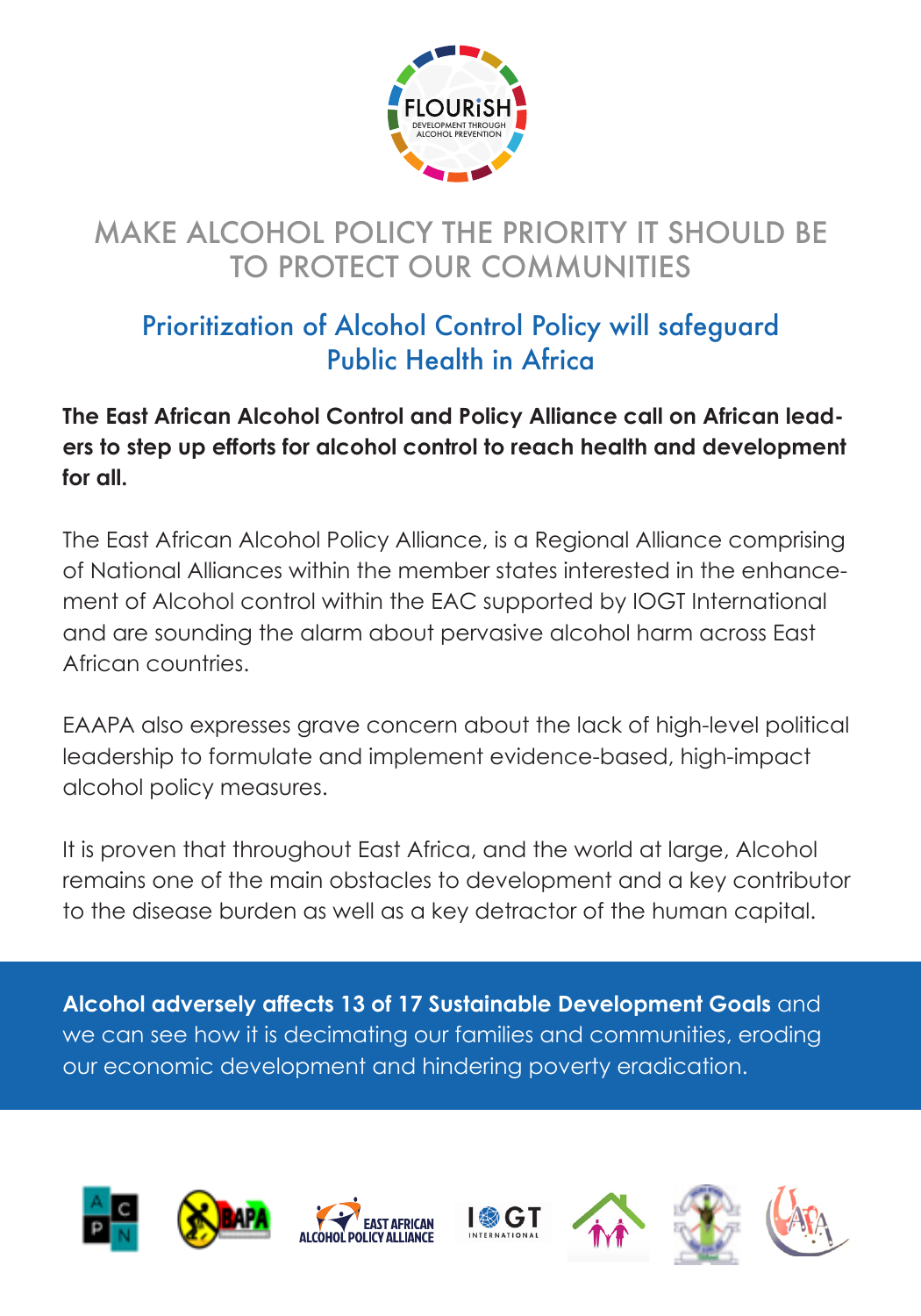

The latest Global Alcohol Status Report of the World Health Organization (WHO) shows that **countries in Africa are now bearing the heaviest burden**  of alcohol-related disease and injury – even though other continents are still consuming more alcohol in total. WHO projects that alcohol consumption will increase, not decrease, around the world by 2025.

The fact that **Sub-Saharan Africa now suffers from the heaviest burden of disease and injury attributable to alcohol** shows that this is a health and development crisis as well as major global justice issue, since predominantly Western alcohol corporations are aggressively pushing into African countries to hook a generation of young Africans on their harmful products.

target of a 10% reduction of per capita alcohol use u<mark>ntil</mark> 2025. **Scientific evidence shows that African countries are failing to reach the** 

We are very concerned about the rising of alcohol use within East Africa. This is driven by increasing alcohol availability, marketing as well as reduced prices due to lapses in tax measures and other alcohol industry tactics.

cut back on alcohol and we need to protect alcohol abstainers, in order to reduce the burden of death, disease and disability within the region. We do hereby call on the East African Member states governments to move with speed to enforce the Policy and Legislative regulations for the

**The only beneficiary to the use and abuse of alcohol products is the alcohol industry** while the damage and harm to Public health as well as the disease management Burden outweighs any revenue benefits to the East African Governments.